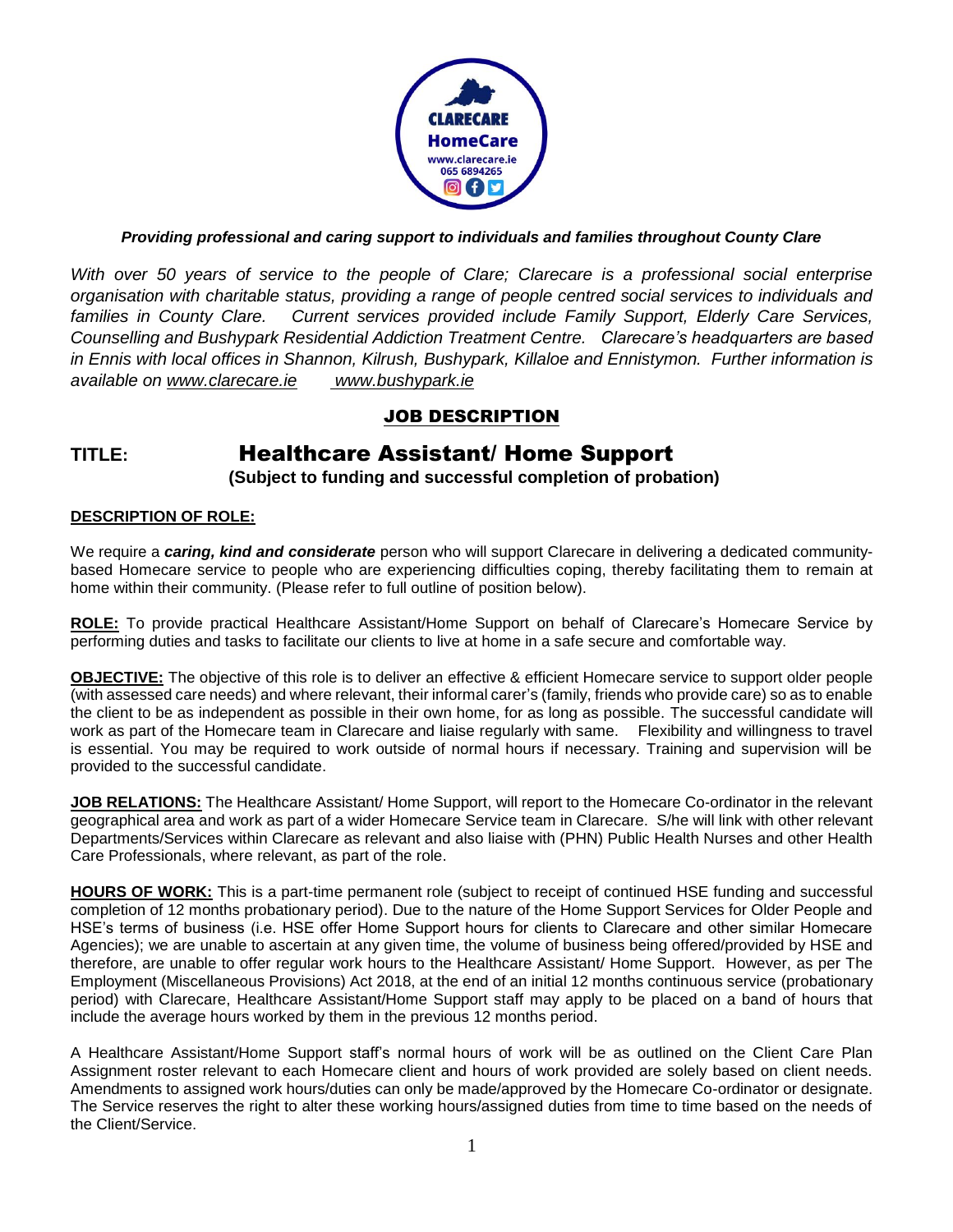**JOB LOCATION:** The position offered is based in the community providing Homecare services to vulnerable clients in the community. The successful candidate will be required to travel as part of their daily role and may be requested from time to time, to travel to other Clarecare centre locations in the course of his/her work as and when required e.g. for training purposes, etc. Therefore, a full clean current driver's licence, use of own vehicle for work purposes, and willingness to indemnify Clarecare re using your car for business purposes is essential for this role.

**Annual Leave:** The annual leave associated with the post is calculated as 8% annual leave entitlement based on the hours worked. Public Holidays entitlement applies where relevant.

| <b>RESPONSIBILITIES OF THE POSITION:</b>  |                                                                                                                                                                                                                                                                                                                                                                                                                  |  |
|-------------------------------------------|------------------------------------------------------------------------------------------------------------------------------------------------------------------------------------------------------------------------------------------------------------------------------------------------------------------------------------------------------------------------------------------------------------------|--|
| <b>General Responsibilities:</b>          |                                                                                                                                                                                                                                                                                                                                                                                                                  |  |
|                                           | To report to the Homecare Co-ordinator in your area or designate.                                                                                                                                                                                                                                                                                                                                                |  |
| $\bullet$                                 | To adhere to Clarecare policies and procedures in relation to all work as a Healthcare Assistant/Home<br>Support Staff with Clarecare.                                                                                                                                                                                                                                                                           |  |
| ٠                                         | To adhere to Safeguarding Vulnerable Persons at risk policy and Procedure.                                                                                                                                                                                                                                                                                                                                       |  |
| $\bullet$                                 | To adhere to safe procedures in the movement and handling of clients.                                                                                                                                                                                                                                                                                                                                            |  |
| $\bullet$                                 | To adhere to guidelines on Infection Control.                                                                                                                                                                                                                                                                                                                                                                    |  |
| $\bullet$                                 | The dignity, privacy, confidentiality, individuality and rights of the client shall be respected at all times by<br>the Healthcare Assistant/Home Support staff member.                                                                                                                                                                                                                                          |  |
|                                           | Have a working knowledge of the Health Information and Quality Authority (HIQA) Standards as they<br>apply to the role for example, Standards for Healthcare, National Standards for the Prevention and Control<br>of Healthcare Associated Infections, Hygiene Standards etc and comply with associated Clarecare/HSE<br>protocols for implementing and maintaining these standards as appropriate to the role. |  |
|                                           | To maintain files in accordance with Clarecare standards in order to ensure that excellent record keeping<br>practices are in place.                                                                                                                                                                                                                                                                             |  |
|                                           | To maintain the principles of confidentiality in all areas of work.                                                                                                                                                                                                                                                                                                                                              |  |
|                                           | To complete files and records as required by the Homecare Service Manager or designate.                                                                                                                                                                                                                                                                                                                          |  |
| $\bullet$                                 | To support the work of the Homecare Service within Clarecare.                                                                                                                                                                                                                                                                                                                                                    |  |
| $\bullet$                                 | To attend supervision sessions with the Homecare Co-ordinator or designate.                                                                                                                                                                                                                                                                                                                                      |  |
| $\bullet$                                 | To maintain professional boundaries in all work with colleagues, peers, external parties, etc.                                                                                                                                                                                                                                                                                                                   |  |
| $\bullet$                                 | To perform such other duties appropriate to the office as may be assigned to you by the Homecare Co-<br>ordinator or designate.                                                                                                                                                                                                                                                                                  |  |
| $\bullet$                                 | Be caring, reliable, trustworthy, and deliver kindness, consideration and respect to all.                                                                                                                                                                                                                                                                                                                        |  |
| $\bullet$                                 | A keen interest in providing high standards of care provision to elderly clients in a community setting.                                                                                                                                                                                                                                                                                                         |  |
| $\bullet$                                 | Self-motivated with a professional attitude working on his/her own initiative.                                                                                                                                                                                                                                                                                                                                   |  |
| $\bullet$                                 | By its nature home care requires Home Support / Health Carer Assistants to travel from place to place.<br>S/he must therefore have the ability to do this, either by public transport or by their own means.                                                                                                                                                                                                     |  |
|                                           | Must have strong interpersonal and communication skills. Fluency in the English language is essential, to<br>include both written and verbal language skills. All staff must be competent to communicate effectively with<br>service users and communicate in a respectful and appropriate manner.                                                                                                               |  |
|                                           | Specific Responsibilities: *This role may involve some or all of the following. This is not intended as a complete                                                                                                                                                                                                                                                                                               |  |
| list and is supplied for information only |                                                                                                                                                                                                                                                                                                                                                                                                                  |  |
|                                           | The Healthcare Assistant/Home Support staff will be briefed before undertaking any assignment with the<br>specific tasks involved but in every case it is incumbent upon the employee to carry out the work in a safe<br>and professional way and must adhere to the specific instructions as well as the policies and procedures                                                                                |  |
|                                           | of Clarecare e.g. "Code of Conduct for Carer's" and Clarecare's "Code of Conduct Policy including Staff<br>Gifts, Tips, Loans and Will Bequests" and HSE Policy on "Safeguarding Vulnerable Persons at Risk Of<br>Abuse", Dec 2014 and HSE Policy on "Safeguarding Children", Children First Act 2015 and any other<br>relevant policies & procedures.                                                           |  |
| $\bullet$                                 | In order to carry out the role successfully, the Healthcare Assistant/ Home Support staff member must be<br>aware of the needs and requirements of the client and must communicate successfully not only with the<br>client but also with other stakeholders such as next of kin, other family members, and other healthcare<br>professionals e.g. PHN's.                                                        |  |
| ٠                                         | The Healthcare Assistant/ Home Support has a responsibility to alert the Homecare Co-ordinator or<br>designate as a matter of urgency, any changes or causes for concern in the client's condition.                                                                                                                                                                                                              |  |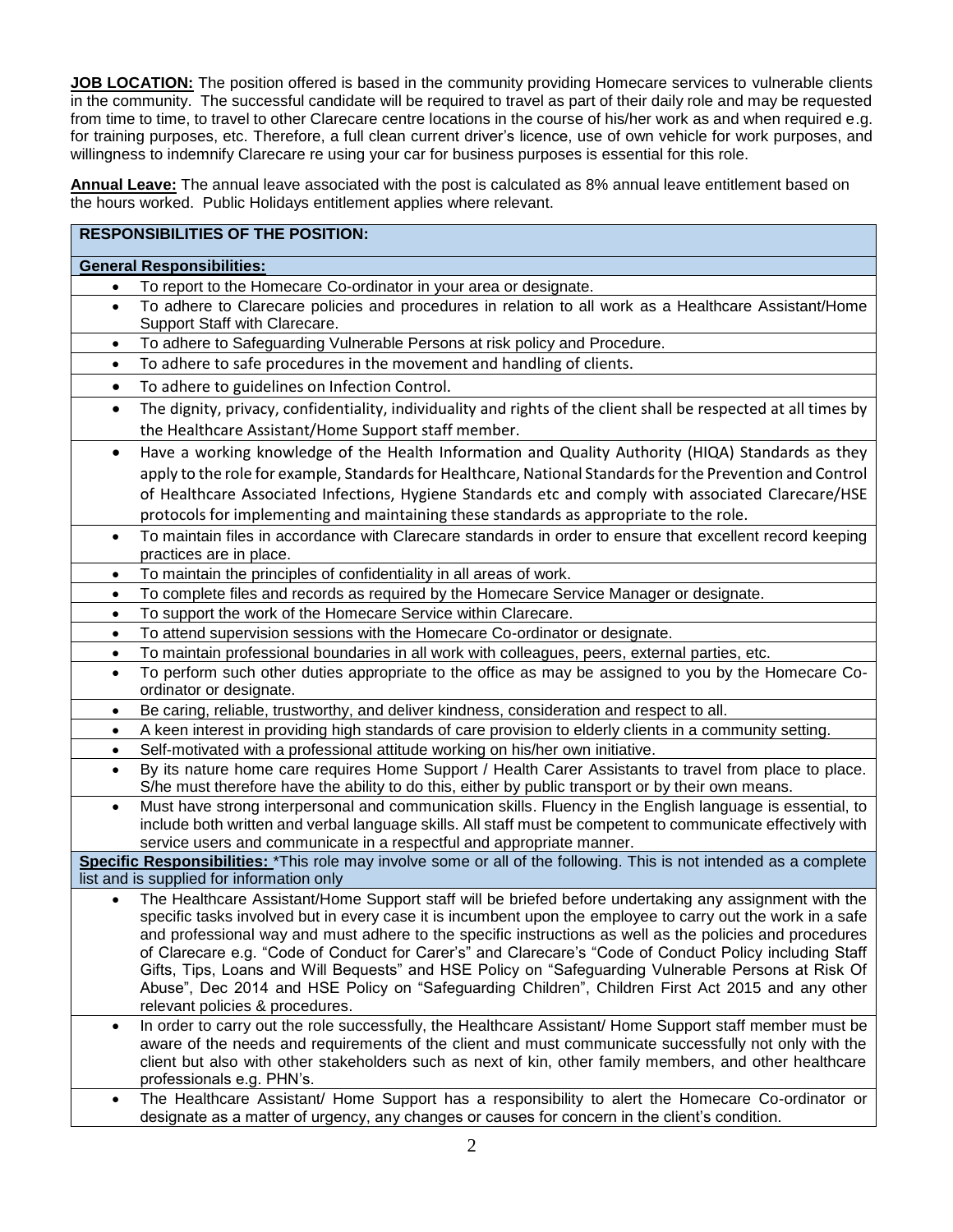- To report any accidents/incidents immediately to your Homecare Co-ordinator that may occur while providing care to the client in their own home.
- Assist clients to get up, dress and prepare them for their day which includes, washing, bathing, showering, oral care, grooming of clients, toileting, assisting with use of commode and emptying same.
- Continence management and assistance.
- Using manual handling equipment as relevant, once training has been received and confirmed by you e.g. hoist.
- Working with other care professionals such as PHN's, GPs, etc.
- Prompting with prescribed medication, when required.
- Assist clients with bedtime routine, including undressing and washing.
- Preparation of meals and assistance with same.
- General household duties e.g. bed making and laundry.
- Shopping and supplies management where relevant and maintain receipts for all such transactions.
	- Records with accuracy and detail. Ability to keep accurate records of care visits in dedicated folder provided in clients home.
	- Commitment to own professional and personal development; A thorough training programme is provided to every member of the Clarecare Homecare team. This constitutes both initial and ongoing training and is a requirement of all staff.
	- Be prepared to undertake training/certification as may be required and deemed necessary to meet the requirements of the post going forward.

## **REQUIREMENTS/ QUALIFICATIONS FOR THIS POSITION**

## **Essential Requirements:**

## **Qualifications:**

Candidates must possess the following qualifications/meet the following essential criteria relative to the Healthcare Assistant/Home Support role:

- (i) Be certified at QQI Level 5 in Health Service Skills or Healthcare Support or Community Care or Nursing Studies i.e. hold certification in 2 modules of Care of the Older Person **and** Care Skills Modules completed at the time of application. In addition, the remaining 6 modules (outlined below\*) must be completed within 11 months of taking up employment with Clarecare. **Or**
- (ii) Be certified at QQI Level 5 Certificate in Healthcare (**All 8 Modules completed – Major Award**) **Or**
- (iii) Hold a qualification from another jurisdiction that satisfies the above essential qualification requirements. Clarecare will recognise formal healthcare qualifications from outside of Ireland that are relevant to homecare provided they have comparable modules of an equivalent professional standard.

## \***The below 2 Modules are mandatory for eligibility to this position:**

- Care of the Older Person
- Care Skills

**In addition,** each candidate must complete within 11 months of being employed with Clarecare, the following additional remaining QQI modules to ensure all 8 modules of Healthcare Support Course are completed as per Clarecare's regulations:

- Care Support
- Infection Prevention and Control
- Safety and Health at Works
- Palliative Care Support
- Activities of Living Patient care
- Communications

Essential Knowledge/ Skills/ Experience: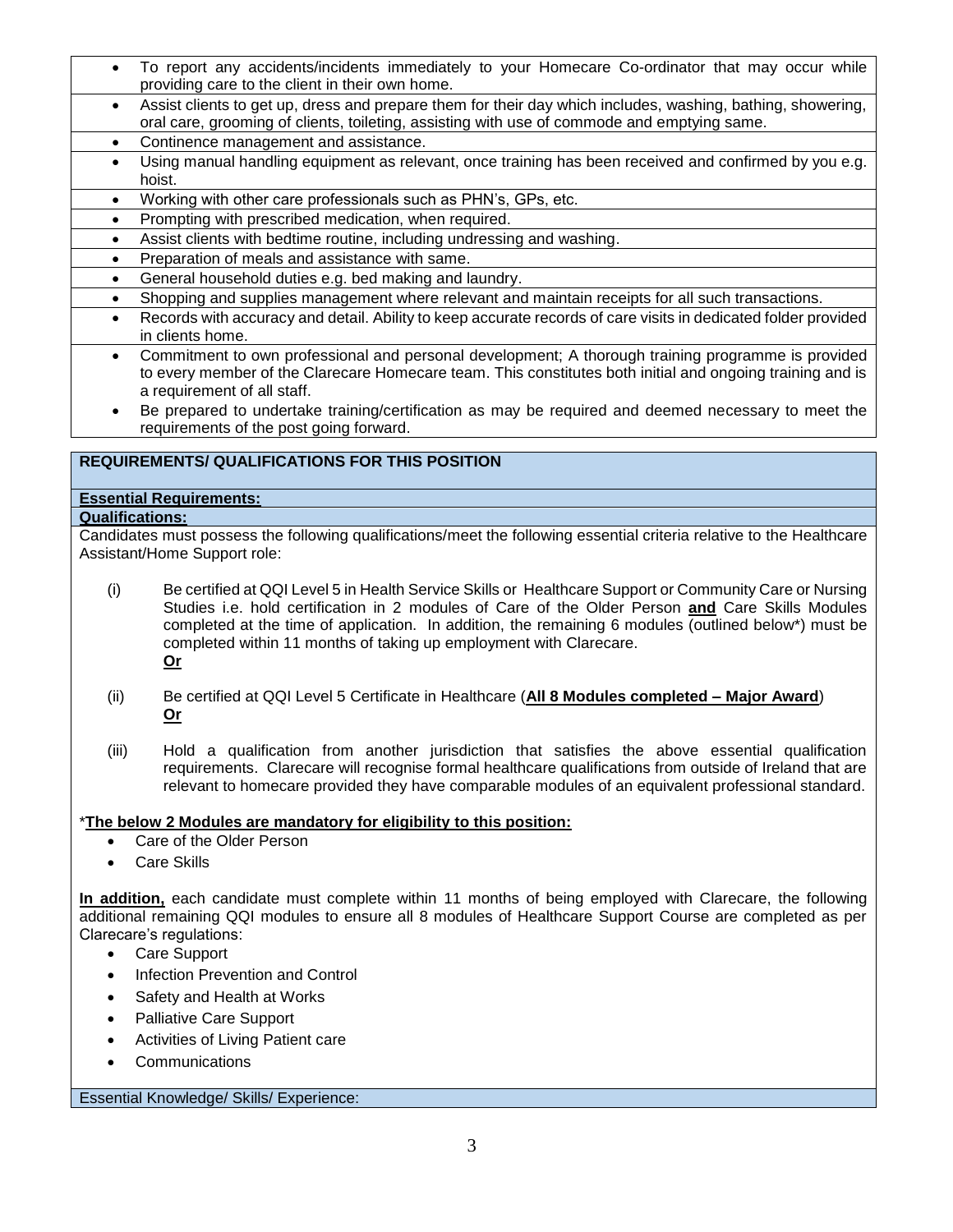|           | Hold a minimum of 1 years' relevant experience of quality care provision gained in a Nursing                                                          |
|-----------|-------------------------------------------------------------------------------------------------------------------------------------------------------|
|           | Home/Hospital/Day Centre or community setting                                                                                                         |
|           |                                                                                                                                                       |
|           | To hold current Manual Handling & Patient Moving & Handling certification. Current First Aid Training                                                 |
|           | completed is desirable.                                                                                                                               |
|           |                                                                                                                                                       |
| $\bullet$ | Awareness and understanding of regulations and legislation within the Homecare profession.                                                            |
|           |                                                                                                                                                       |
| ٠         | Awareness and understanding of safeguarding adults at risk policies & procedures                                                                      |
| $\bullet$ | Healthcare Assistant/ Home Support are frequently the only people that a client may see on a daily basis                                              |
|           | thus there is a responsibility to report any relevant information back to the Homecare Co-ordinator in the                                            |
|           | relevant geographical area. It should be clearly understood that the role requires a great deal, sometimes                                            |
|           | both in physical and emotional ways, and also carries a weight of responsibility.                                                                     |
|           | A thorough training programme is applicable to every member of the Clarecare Homecare team. This                                                      |
|           | constitutes both initial and ongoing training and is a requirement of all staff.                                                                      |
|           | To be able to attend at the rostered time, all rostered client calls and understand the importance of such<br>calls.                                  |
|           | To report any digression from the client's care plan and to report any concerns/issues regarding the client                                           |
|           | or his/her care to the Homecare Co-ordinator as a matter of urgency.                                                                                  |
| $\bullet$ | To install and use the Clarecare OneTouch Database system app effectively on your own personal mobile                                                 |
|           | smartphone and attend all relevant training on same and use the system for clocking in/clocking out                                                   |
|           | purposes and recording mileage for travel expenses re-imbursement purposes.                                                                           |
| ٠         | To provide Clarecare with your personal email address to facilitate receipt of electronic monthly payslips.                                           |
| $\bullet$ | Participating in interdisciplinary meetings between Homecare Co-ordinator, PHN, other third parties e.g.                                              |
|           | Physio, Palliative Care Staff, etc to develop care plans in conjunction with other care providers; ensuring                                           |
|           | smooth care plan advancement for client.                                                                                                              |
| $\bullet$ | To attend relevant meetings and training e.g. meetings with Homecare Co-ordinator, meetings with PHN's,                                               |
|           | etc.                                                                                                                                                  |
| $\bullet$ | To undertake any other relevant duties as assigned.                                                                                                   |
| $\bullet$ | Would need an in-date Patient Moving and Handling, CPR, Infection Control and Elder Abuse Certs                                                       |
|           | desirable but training can be provided.                                                                                                               |
| $\bullet$ | <b>Work Competencies Required:</b>                                                                                                                    |
| $\bullet$ | Flexible and approachable with a positive attitude, even under pressure.<br>Ability to deal with emergencies and difficult situations that may arise. |
| $\bullet$ | Excellent attention to detail with a keen interest in the welfare of clients essential                                                                |
| $\bullet$ | Ability to foster positive working relations and be flexible and adaptable in one's approach to work.                                                 |
|           | Ability to maintain and foster confidentiality at all times.                                                                                          |
| $\bullet$ | Ability to work on own initiative and as part of a team.                                                                                              |
| $\bullet$ | To uphold the values of Clarecare.                                                                                                                    |
| ٠         | Capable of multi-tasking with high level organisational skills, excellent time management skills and the ability                                      |
|           | to prioritise.                                                                                                                                        |
| ٠         | Strives to reach the highest standards in customer service.                                                                                           |
| $\bullet$ | Making a positive difference to the elderly and most vulnerable by ensuring dignity, privacy and autonomy                                             |
|           | are respected and promoted at all times in line with Clarecare expectations                                                                           |
| $\bullet$ | Are focused on safeguarding those we care for.                                                                                                        |
| $\bullet$ | Has the ability to motivate the client to maximise or achieve independence.                                                                           |
| $\bullet$ | Must have a genuine regard for the welfare and quality of life of others.                                                                             |
|           | <b>Individual Core Competencies Required:</b>                                                                                                         |
| $\bullet$ | Patience<br>Adaptability                                                                                                                              |
| $\bullet$ | Empathy<br>Integrity                                                                                                                                  |
| $\bullet$ | Reliability<br>Teamwork                                                                                                                               |
| $\bullet$ | Punctual<br>Flexibility                                                                                                                               |
| $\bullet$ | Enthusiasm<br>Confidentiality                                                                                                                         |
| $\bullet$ | Responsible<br>Trustworthy                                                                                                                            |